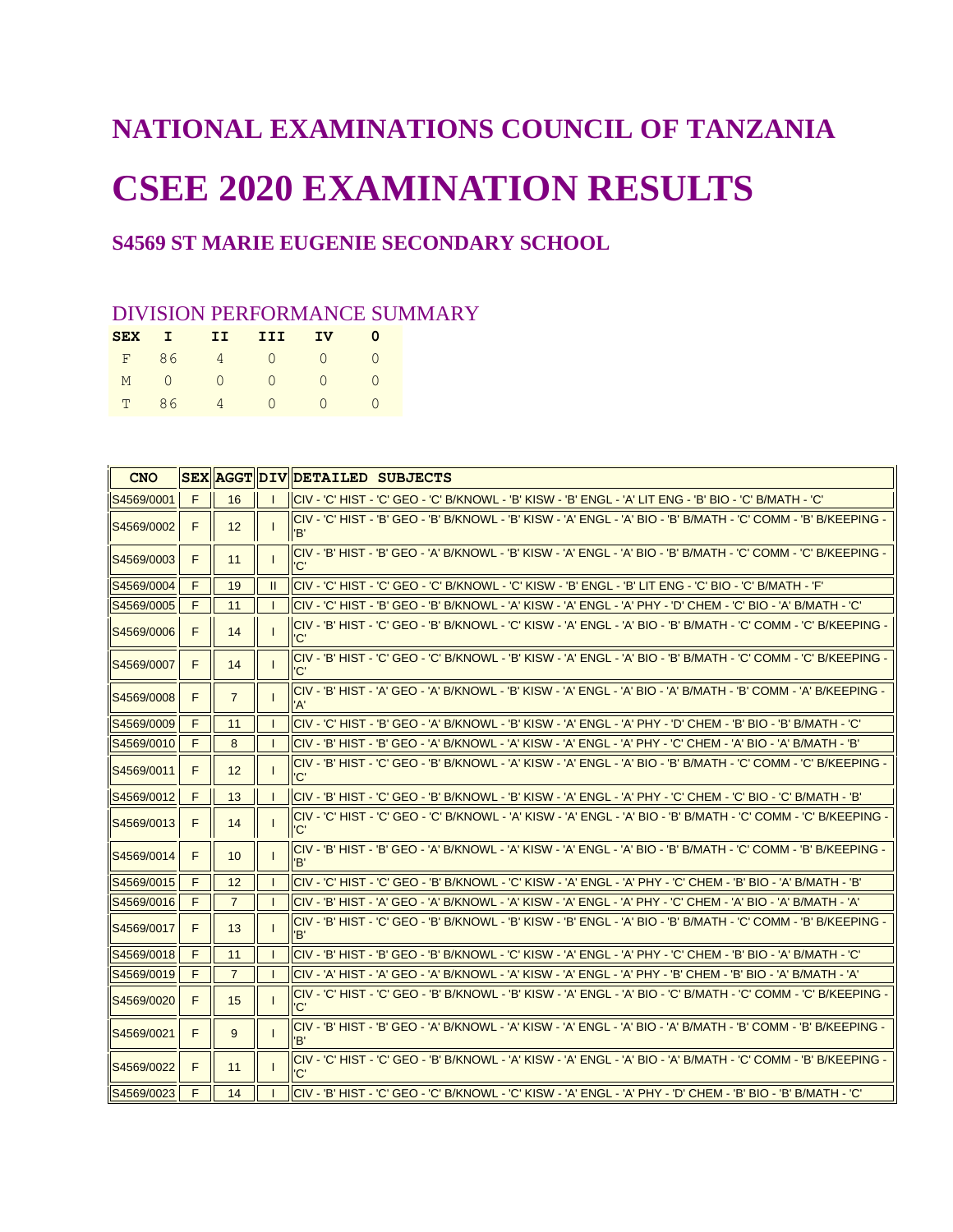| S4569/0024   | F. | 11             |              | 'CIV - 'B' HIST - 'C' GEO - 'B' B/KNOWL - 'B' KISW - 'A' ENGL - 'A' LIT ENG - 'B' CHEM - 'B' BIO - 'A' B/MATH - 'D         |
|--------------|----|----------------|--------------|----------------------------------------------------------------------------------------------------------------------------|
| S4569/0025   | F  | 16             |              | CIV - 'C' HIST - 'C' GEO - 'C' B/KNOWL - 'C' KISW - 'A' ENGL - 'A' CHEM - 'C' BIO - 'B' COMP STUD - 'C' B/MATH<br>- 'C'    |
| S4569/0026   | F  | 10             |              | 'CIV - 'B' HIST - 'B' GEO - 'B' B/KNOWL - 'A' KISW - 'A' ENGL - 'A' FREN - 'C' LIT ENG - 'A' BIO - 'B' B/MATH - 'C         |
| S4569/0027   | F  | 11             |              | - CIV - 'B' HIST - 'C' GEO - 'B' B/KNOWL - 'A' KISW - 'A' ENGL - 'A' BIO - 'B' B/MATH - 'C' COMM - 'B' B/KEEPING<br>'C'    |
| S4569/0028   | F  | 17             |              | 'CIV - 'C' HIST - 'C' GEO - 'C' B/KNOWL - 'C' KISW - 'B' ENGL - 'A' PHY - 'D' CHEM - 'C' BIO - 'B' B/MATH - 'C             |
| S4569/0029   | F  | 10             |              | 'CIV - 'B' HIST - 'C' GEO - 'B' B/KNOWL - 'A' KISW - 'A' ENGL - 'A' PHY - 'C' CHEM - 'B' BIO - 'A' B/MATH - 'C             |
| S4569/0030   | F  | 10             |              | 'CIV - 'B' HIST - 'C' GEO - 'B' B/KNOWL - 'A' KISW - 'A' ENGL - 'A' PHY - 'D' CHEM - 'B' BIO - 'A' B/MATH - 'C             |
| S4569/0031   | F  | 13             |              | 'CIV - 'C' HIST - 'B' GEO - 'C' B/KNOWL - 'B' KISW - 'B' ENGL - 'A' LIT ENG - 'A' BIO - 'B' B/MATH - 'D                    |
| S4569/0032   | F  | 13             | -1           | 'CIV - 'B' HIST - 'C' GEO - 'B' B/KNOWL - 'B' KISW - 'A' ENGL - 'A' LIT ENG - 'B' BIO - 'C' B/MATH - 'D                    |
| S4569/0033   | F  | 16             |              | 'CIV - 'C' HIST - 'C' GEO - 'B' B/KNOWL - 'B' KISW - 'B' ENGL - 'A' PHY - 'D' CHEM - 'C' BIO - 'C' B/MATH - 'C             |
| S4569/0034   | F  | 10             |              | 'CIV - 'B' HIST - 'B' GEO - 'B' B/KNOWL - 'A' KISW - 'A' ENGL - 'A' PHY - 'C' CHEM - 'C' BIO - 'A' B/MATH - 'C             |
| S4569/0035   | F  | 11             |              | 'CIV - 'B' HIST - 'B' GEO - 'B' B/KNOWL - 'B' KISW - 'A' ENGL - 'A' PHY - 'C' CHEM - 'B' BIO - 'A' B/MATH - 'B             |
| S4569/0036   | F  | 13             |              | - CIV - 'B' HIST - 'C' GEO - 'B' B/KNOWL - 'B' KISW - 'A' ENGL - 'A' BIO - 'B' B/MATH - 'C' COMM - 'C' B/KEEPING<br>'C'    |
| S4569/0037   | F  | $\overline{7}$ |              | 'CIV - 'C' HIST - 'C' GEO - 'A' B/KNOWL - 'A' KISW - 'A' ENGL - 'A' PHY - 'C' CHEM - 'A' BIO - 'A' B/MATH - 'A             |
| S4569/0038   | F  | 8              | $\mathbf{I}$ | 'CIV - 'A' HIST - 'A' GEO - 'B' B/KNOWL - 'B' KISW - 'A' ENGL - 'A' PHY - 'C' CHEM - 'A' BIO - 'A' B/MATH - 'B             |
| S4569/0039   | F  | 9              |              | - CIV - 'A' HIST - 'B' GEO - 'B' B/KNOWL - 'B' KISW - 'A' ENGL - 'A' BIO - 'A' B/MATH - 'C' COMM - 'A' B/KEEPING<br>'C'    |
| S4569/0040   | F  | $\overline{7}$ |              | 'CIV - 'A' HIST - 'A' GEO - 'A' B/KNOWL - 'A' KISW - 'A' ENGL - 'A' PHY - 'C' CHEM - 'A' BIO - 'A' B/MATH - 'B             |
| S4569/0041   | F  | 11             |              | 'CIV - 'B' HIST - 'B' GEO - 'B' B/KNOWL - 'A' KISW - 'A' ENGL - 'A' CHEM - 'B' BIO - 'B' B/MATH - 'C                       |
| S4569/0042   | F  | 12             |              | - CIV - 'B' HIST - 'B' GEO - 'B' B/KNOWL - 'B' KISW - 'A' ENGL - 'A' BIO - 'B' B/MATH - 'B' COMM - 'B' B/KEEPING<br>Έ,     |
| S4569/0043   | F  | 11             |              | - CIV - 'C' HIST - 'B' GEO - 'B' B/KNOWL - 'B' KISW - 'A' ENGL - 'A' BIO - 'A' B/MATH - 'C' COMM - 'B' B/KEEPING<br>Έ,     |
| S4569/0044   | F  | 12             | -1           | 'CIV - 'B' HIST - 'C' GEO - 'B' B/KNOWL - 'B' KISW - 'A' ENGL - 'A' PHY - 'D' CHEM - 'B' BIO - 'B' B/MATH - 'C             |
| S4569/0045   | F  | 8              |              | 'CIV - 'A' HIST - 'A' GEO - 'B' B/KNOWL - 'A' KISW - 'A' ENGL - 'A' CHEM - 'B' BIO - 'A' B/MATH - 'B                       |
| S4569/0046   | F  | 8              |              | - CIV - 'A' HIST - 'C' GEO - 'A' B/KNOWL - 'A' KISW - 'A' ENGL - 'A' BIO - 'A' B/MATH - 'C' COMM - 'B' B/KEEPING<br>'C'    |
| S4569/0047   | F  | 10             |              | 'CIV - 'B' HIST - 'B' GEO - 'A' B/KNOWL - 'B' KISW - 'A' ENGL - 'A' PHY - 'C' CHEM - 'B' BIO - 'A' B/MATH - 'C             |
| S4569/0048   | F  | 11             |              | 'CIV - 'B' HIST - 'C' GEO - 'B' B/KNOWL - 'C' KISW - 'A' ENGL - 'A' PHY - 'C' CHEM - 'B' BIO - 'B' B/MATH - 'A             |
| S4569/0049   | F  | 9              |              | 'CIV - 'A' HIST - 'B' GEO - 'B' B/KNOWL - 'B' KISW - 'A' ENGL - 'A' PHY - 'C' CHEM - 'A' BIO - 'A' B/MATH - 'B             |
| S4569/0050   | F  | 14             | $\mathbf{I}$ | 'CIV - 'C' HIST - 'C' GEO - 'B' B/KNOWL - 'C' KISW - 'A' ENGL - 'A' PHY - 'D' CHEM - 'B' BIO - 'B' B/MATH - 'C             |
| S4569/0051   | F  | 13             |              | 'CIV - 'C' HIST - 'C' GEO - 'B' B/KNOWL - 'B' KISW - 'A' ENGL - 'A' PHY - 'C' CHEM - 'B' BIO - 'B' B/MATH - 'C             |
| S4569/0052   | F  | 17             |              | - CIV - 'C' HIST - 'C' GEO - 'C' B/KNOWL - 'C' KISW - 'A' ENGL - 'A' BIO - 'C' B/MATH - 'D' COMM - 'C' B/KEEPING<br>'C'    |
| S4569/0053   | F  | 8              |              | 'CIV - 'B' HIST - 'B' GEO - 'A' B/KNOWL - 'A' KISW - 'A' ENGL - 'A' PHY - 'C' CHEM - 'A' BIO - 'A' B/MATH - 'B             |
| S4569/0054 F |    | 16             |              | CIV - 'C' HIST - 'C' GEO - 'C' B/KNOWL - 'C' KISW - 'A' ENGL - 'A' FREN - 'D' LIT ENG - 'B' BIO - 'C' B/MATH - 'D' $\;$    |
| S4569/0055   | F. | 11             |              | CIV - 'C' HIST - 'B' GEO - 'B' B/KNOWL - 'A' KISW - 'A' ENGL - 'A' CHEM - 'B' BIO - 'B' B/MATH - 'C'                       |
| S4569/0056   | F  | 14             |              | CIV - 'C' HIST - 'C' GEO - 'B' B/KNOWL - 'B' KISW - 'A' ENGL - 'A' BIO - 'B' COMP STUD - 'C' B/MATH - 'C'                  |
| S4569/0057   | F  | 8              |              | 'CIV - 'B' HIST - 'A' GEO - 'B' B/KNOWL - 'B' KISW - 'A' ENGL - 'A' PHY - 'C' CHEM - 'A' BIO - 'A' B/MATH - 'A             |
| S4569/0058   | F  | 7              |              | 'CIV - 'A' HIST - 'B' GEO - 'A' B/KNOWL - 'A' KISW - 'A' ENGL - 'A' PHY - 'C' CHEM - 'A' BIO - 'A' B/MATH - 'A             |
| S4569/0059   | F  | 15             |              | - CIV - 'B' HIST - 'C' GEO - 'C' B/KNOWL - 'C' KISW - 'A' ENGL - 'A' BIO - 'B' B/MATH - 'D' COMM - 'D' B/KEEPING<br>'C'    |
| S4569/0060   | F  | 9              |              | 'CIV - 'A' HIST - 'B' GEO - 'A' B/KNOWL - 'C' KISW - 'A' ENGL - 'A' PHY - 'C' CHEM - 'A' BIO - 'B' B/MATH - 'C             |
| S4569/0061   | F  | $\overline{7}$ |              | 'CIV - 'A' HIST - 'A' GEO - 'A' B/KNOWL - 'A' KISW - 'A' ENGL - 'A' PHY - 'C' CHEM - 'B' BIO - 'A' B/MATH - 'B             |
| S4569/0062   | F  | 18             |              | 'CIV - 'C' HIST - 'C' GEO - 'C' B/KNOWL - 'C' KISW - 'B' ENGL - 'A' LIT ENG - 'C' BIO - 'C' COMP STUD - 'C<br>B/MATH - 'D' |
| S4569/0063   | F  | 9              |              | CIV - 'B' HIST - 'C' GEO - 'B' B/KNOWL - 'A' KISW - 'A' ENGL - 'A' PHY - 'C' CHEM - 'B' BIO - 'A' B/MATH - 'A'             |
| S4569/0064   | F  | 17             |              | 'CIV - 'C' HIST - 'C' GEO - 'C' B/KNOWL - 'C' KISW - 'A' ENGL - 'A' LIT ENG - 'C' BIO - 'C' COMP STUD - 'C<br>B/MATH - 'D' |
| S4569/0065   | F  | 8              |              | - CIV - 'A' HIST - 'B' GEO - 'A' B/KNOWL - 'B' KISW - 'A' ENGL - 'A' BIO - 'A' B/MATH - 'C' COMM - 'A' B/KEEPING<br>'B'    |
| S4569/0066   | F  | 12             |              | 'CIV - 'C' HIST - 'B' GEO - 'B' B/KNOWL - 'A' KISW - 'A' ENGL - 'A' CHEM - 'C' BIO - 'B' B/MATH - 'C                       |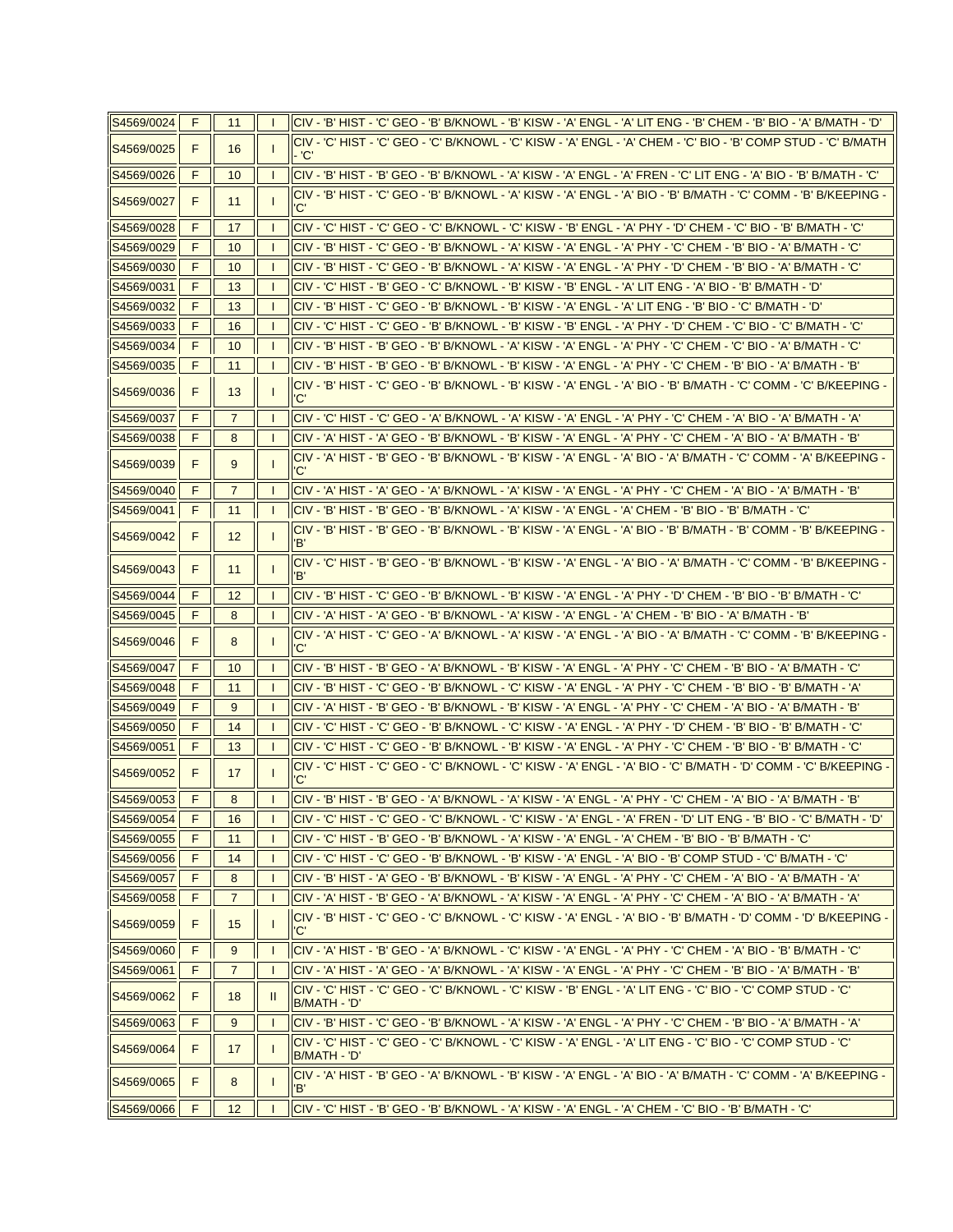| S4569/0067 | F | 9              |              | 'CIV - 'B' HIST - 'A' GEO - 'B' B/KNOWL - 'A' KISW - 'A' ENGL - 'A' LIT ENG - 'A' BIO - 'B' B/MATH - 'C                     |
|------------|---|----------------|--------------|-----------------------------------------------------------------------------------------------------------------------------|
| S4569/0068 | F | 17             |              | 'CIV - 'C' HIST - 'C' GEO - 'C' B/KNOWL - 'C' KISW - 'B' ENGL - 'A' LIT ENG - 'C' BIO - 'B' COMP STUD - 'C'<br>B/MATH - 'D' |
| S4569/0069 | F | 9              |              | CIV - 'B' HIST - 'C' GEO - 'B' B/KNOWL - 'A' KISW - 'A' ENGL - 'A' PHY - 'C' CHEM - 'B' BIO - 'A' B/MATH - 'A'              |
| S4569/0070 | F | 13             |              | CIV - 'C' HIST - 'B' GEO - 'B' B/KNOWL - 'B' KISW - 'B' ENGL - 'A' PHY - 'C' CHEM - 'B' BIO - 'B' B/MATH - 'B'              |
| S4569/0071 | F | 10             |              | 'CIV - 'C' HIST - 'B' GEO - 'B' B/KNOWL - 'C' KISW - 'A' ENGL - 'A' PHY - 'C' CHEM - 'B' BIO - 'A' B/MATH - 'A'             |
| S4569/0072 | F | 9              |              | - CIV - 'B' HIST - 'B' GEO - 'A' B/KNOWL - 'A' KISW - 'A' ENGL - 'A' BIO - 'A' B/MATH - 'C' COMM - 'C' B/KEEPING<br>'C'     |
| S4569/0073 | F | 19             | $\mathbf{H}$ | - C'HIST - 'C' HIST - 'C' GEO - 'C' B/KNOWL - 'D' KISW - 'A' ENGL - 'B' BIO - 'C' B/MATH - 'D' COMM - 'D' B/KEEPING<br>'D'  |
| S4569/0074 | F | 9              |              | CIV - 'B' HIST - 'A' GEO - 'B' B/KNOWL - 'A' KISW - 'B' ENGL - 'A' PHY - 'C' CHEM - 'A' BIO - 'A' B/MATH - 'C'              |
| S4569/0075 | F | 13             |              | 'C' HIST - 'C' GEO - 'B' B/KNOWL - 'B' KISW - 'A' ENGL - 'A' LIT ENG - 'A' BIO - 'C' B/MATH - 'D                            |
| S4569/0076 | F | 14             |              | 'CIV - 'B' HIST - 'C' GEO - 'C' B/KNOWL - 'C' KISW - 'A' ENGL - 'A' PHY - 'C' CHEM - 'B' BIO - 'C' B/MATH - 'B              |
| S4569/0077 | F | 15             |              | 'CIV - 'B' HIST - 'C' GEO - 'C' B/KNOWL - 'C' KISW - 'A' ENGL - 'A' LIT ENG - 'B' BIO - 'C' COMP STUD - 'C'<br>B/MATH - 'D' |
| S4569/0078 | F | 14             |              | CIV - 'C' HIST - 'B' GEO - 'C' B/KNOWL - 'B' KISW - 'A' ENGL - 'A' BIO - 'B' B/MATH - 'D' COMM - 'C' B/KEEPING -<br>'C'     |
| S4569/0079 | F | 18             | Ш            | CIV - 'C' HIST - 'D' GEO - 'C' B/KNOWL - 'D' KISW - 'B' ENGL - 'A' PHY - 'D' CHEM - 'C' BIO - 'C' B/MATH - 'C'              |
| S4569/0080 | F | 11             |              | 'CIV - 'B' HIST - 'D' GEO - 'B' B/KNOWL - 'A' KISW - 'A' ENGL - 'A' PHY - 'D' CHEM - 'B' BIO - 'B' B/MATH - 'B              |
| S4569/0081 | F | 8              |              | CIV - 'C' HIST - 'A' GEO - 'B' B/KNOWL - 'A' KISW - 'A' ENGL - 'A' PHY - 'C' CHEM - 'B' BIO - 'A' B/MATH - 'A'              |
| S4569/0082 | F | 9              |              | 'CIV - 'B' HIST - 'B' GEO - 'A' B/KNOWL - 'A' KISW - 'A' ENGL - 'A' PHY - 'C' CHEM - 'B' BIO - 'A' B/MATH - 'B              |
| S4569/0083 | F | 8              |              | 'CIV - 'B' HIST - 'B' GEO - 'A' B/KNOWL - 'A' KISW - 'B' ENGL - 'A' PHY - 'C' CHEM - 'A' BIO - 'A' B/MATH - 'A              |
| S4569/0084 | F | 9              |              | 'CIV - 'B' HIST - 'A' GEO - 'B' B/KNOWL - 'B' KISW - 'A' ENGL - 'A' FREN - 'B' LIT ENG - 'A' BIO - 'A' B/MATH - 'C'         |
| S4569/0085 | F | 8              |              | 'CIV - 'B' HIST - 'B' GEO - 'A' B/KNOWL - 'B' KISW - 'A' ENGL - 'A' PHY - 'C' CHEM - 'A' BIO - 'A' B/MATH - 'A'             |
| S4569/0086 | F | 12             |              | - C'I HIST - 'C' GEO - 'B' B/KNOWL - 'B' KISW - 'A' ENGL - 'A' BIO - 'B' B/MATH - 'C' COMM - 'B' B/KEEPING <br>'B'          |
| S4569/0087 | F | $\overline{7}$ |              | 'CIV - 'A' HIST - 'A' GEO - 'A' B/KNOWL - 'A' KISW - 'A' ENGL - 'A' PHY - 'C' CHEM - 'A' BIO - 'A' B/MATH - 'A              |
| S4569/0088 | F | 9              |              | 'CIV - 'B' HIST - 'A' GEO - 'A' B/KNOWL - 'B' KISW - 'A' ENGL - 'A' PHY - 'C' CHEM - 'B' BIO - 'A' B/MATH - 'B              |
| S4569/0089 | F | 9              |              | 'CIV - 'C' HIST - 'A' GEO - 'B' B/KNOWL - 'A' KISW - 'A' ENGL - 'A' PHY - 'C' CHEM - 'B' BIO - 'A' B/MATH - 'C              |
| S4569/0090 | F | 11             |              | 'CIV - 'B' HIST - 'B' GEO - 'C' B/KNOWL - 'B' KISW - 'A' ENGL - 'A' PHY - 'C' CHEM - 'B' BIO - 'A' B/MATH - 'B              |

#### **EXAMINATION CENTRE RANKING**

| <b>EXAMINATION CENTRE REGION</b>                       | <b>KILIMANJARO</b>                       |
|--------------------------------------------------------|------------------------------------------|
| <b>TOTAL PASSED CANDIDATES</b>                         | 90                                       |
| <b>EXAMINATION CENTRE GPA</b>                          | 1.5149                                   |
| <b>CENTRE CATEGORY</b>                                 | <b>CENTRE WITH 40 CANDIDATES OR MORE</b> |
| <b>CENTRE POSITION IN ITS</b><br>CATEGORY(REGIONWISE)  | 2/275                                    |
| <b>CENTRE POSITION IN ITS</b><br>CATEGORY (NATIONWISE) | 26/3956                                  |
|                                                        |                                          |

#### **EXAMINATION CENTRE DIVISION PERFORMANCE**

| REGIST ABSENT SAT WITHHELD NO-CA CLEAN DIV I DIV DIV DIV DIV O |  |                           |  |  |  |  |
|----------------------------------------------------------------|--|---------------------------|--|--|--|--|
|                                                                |  | 90 0 90 0 0 90 86 4 0 0 0 |  |  |  |  |

#### **EXAMINATION CENTRE SUBJECTS PERFORMANCE**

**CODE SUBJECT NAME REG SAT NO-CA W/HD CLEAN PASS GPA REG/RANK NAT/RANK**